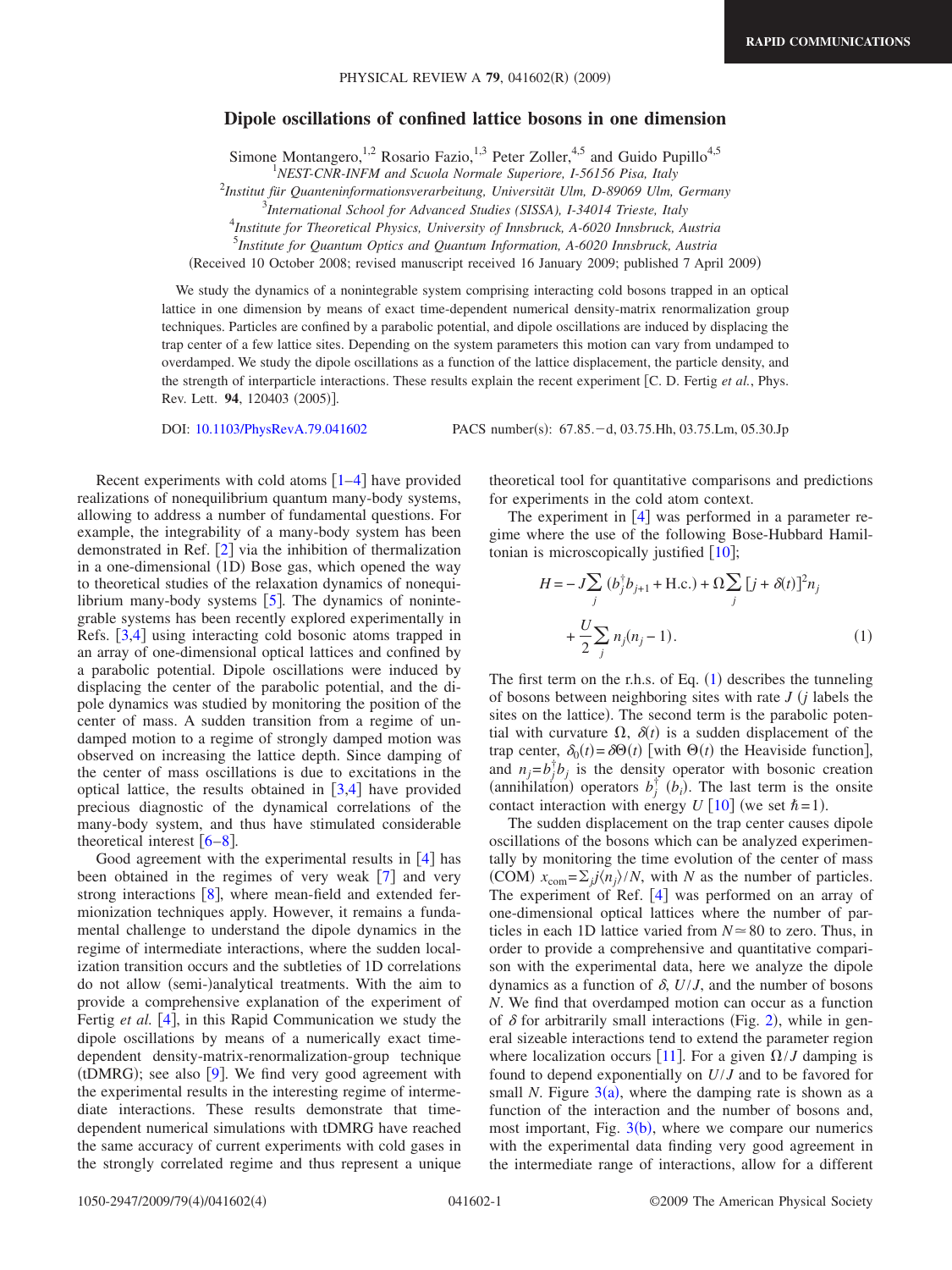<span id="page-1-1"></span>

FIG. 1. (Color online) Relevant density distributions [panels  $(a)$ - $(c)$ ] (see text) and snapshots of the corresponding dipole dynamics [panels (d)–(f)]. (a) and (b) Density distribution for  $N=11$ and 15 particles, respectively, for  $\Omega/J = 0.05623$ . In each panel, the dashed and solid lines are  $U/J=1$  and 20, respectively. The solid line in panel (b) corresponds to a Mott insulator. (c) Density distribution for  $N=23$ ,  $\Omega/J=0.4$ , and  $U/J=1$  and 20 (dashed and solid lines, respectively). The solid line corresponds to a cakelike structure. (d)–(f) Snapshots of the density distribution for cases  $(a)$ –(c), with  $U/J=20$  and  $\delta=4$ , at times  $tJ=0$ , 30, 40, and 50. The dynamics of a few atoms in the Mott and cakelike configurations is frozen; however, residual oscillations can persist in the latter; see text.

explanation of the experiment of Ref.  $[4]$  $[4]$  $[4]$ , based on the role of lattices with different *N*.

Three regimes are of interest for the dipole dynamics [see Fig. [1](#page-1-1)]: (a) for  $4J \ge \Omega(N/2)^2$  the density distribution is Gaussian or Thomas-Fermi type for  $4J \ge U$  and  $4J \approx U$ , respectively, and for  $U \ge 4J$  onsite densities are smaller than one; (b) for  $U > \Omega(N/2)^2 > 4J$  a Mott insulator with one particle per site is formed at the trap center; and (c) for  $\Omega(N/2)^2 > U > 4J$  a shell structure is formed with a density  $1 \le n_j \le 2$  at the trap center, surrounded by a Mott insulator with one particle per site. All the situations above occur in the experiment since *N* varies from one lattice to another. Therefore, in the following we are first interested in the dynamics of model systems as those in Fig. [1,](#page-1-1) which exemplify all three cases  $(a)$ - $(c)$  above while still allowing for an extensive analysis in terms of all parameters  $N$ ,  $\Omega / J$ , and  $U / J$ , and then we address the experiment of Ref.  $[4]$  $[4]$  $[4]$  in the most interesting regime  $U/J \ge 4$ .

The results presented below have been obtained by means of a tDMRG algorithm with a second-order Trotter expansion of *H* and time steps  $0.01/J$  [[12](#page-3-11)]. We take advantage of the conserved total number of particles *N* projecting on the corresponding subspace; the truncated Hilbert space dimension is up to  $m = 100$ , while the allowed number of particles per site is  $D=5$ . All results below are found to be independent of this choice.

We first focus on the dipole dynamics as a function of the trap displacement  $\delta$  in the regime of weak interactions. In

## MONTANGERO *et al.* PHYSICAL REVIEW A **79**, 041602R- 2009-

this regime, mean-field theory predicts a sudden transition between undamped and overdamped motions via a dynamical instability at a critical displacement  $\delta_c \approx \sqrt{2J/\Omega}$  [[11](#page-3-10)]. This value for  $\delta_c$  can be understood by employing the exact solution of Eq.  $(1)$  $(1)$  $(1)$  in the noninteracting limit [[13](#page-3-12)]. For energies  $E \le 4J$  the single-particle eigenstates of  $H(t=0)$  are harmonic-oscillator-like modes extended around the center of the parabolic trap. However, for  $E > 4J$  particles are Bragg scattered by the lattice and perform Bloch-type oscillations centered far from the trap center  $[14]$  $[14]$  $[14]$ . The particle localization corresponds to the population of these latter high-energy modes, which becomes significant for displacements  $\delta \geq \delta_c$  $[13]$  $[13]$  $[13]$ . Our numerical results in the limit of weak interactions are shown in Figs.  $2(a)-2(c)$  $2(a)-2(c)$ , where dipole oscillations of the center of mass  $x_{\text{com}}$  are shown as a function of time *t* for different values of the displacement  $\delta$ . In the simulations, as initial condition we use the ground-state wave function of the undisplaced potential, shifted by  $\delta$  lattice sites. Upon increasing  $\delta$ , the dynamics changes from undamped to damped, and the particles oscillate around the trap center. Upon increasing further the displacement  $\delta \gtrsim 5$  in panels (a) and (b)] the oscillations are overdamped and the COM slowly drifts toward the trap center or clings to the borders of the trap [case with  $N=23$  of panel (c)]. This behavior corresponds to the localization transition predicted by mean-field theory. However, Fig. [2](#page-1-0) shows that quantum fluctuations, properly accounted for by the tDMRG, smear out the transition into a smooth crossover between the undamped and the overdamped regimes.

Having established a connection with known results in the mean-field regime, we now present exact results for the particle localization in the interesting case of stronger interactions  $U/J \gtrsim 1$  and  $\delta \lesssim \delta_c$ . We first focus on model systems and fix  $\delta_c = 6$  and the displacement  $\delta = 1 \leq \delta_c$  such that for small interactions  $U/J \le 1$  the dynamical instability discussed above does not occur; e.g., for *U*/*J*= 1 the dipole oscillations are undamped for all  $N$  [see Figs. [2](#page-1-0)(a) and 2(b)]. The dipole dynamics is then studied as a function of the ratio *U*/*J*. In particular, Fig. [3](#page-2-0)(a) shows the damping rate  $\Gamma$  of the dipole oscillations as a function of *U*/*J* for *N*= 11, 15, and 28 [exemplifying cases (a), (b), and (c) above]. Here,  $\Gamma$  is calculated using the expression for underdamped oscillations  $x_{\text{com}}(t) = e^{-\Gamma t} [1 - \cos(\Omega t + \phi_0)] + y_0$ , with  $\Gamma$ ,  $\phi_0$ , and  $y_0$  as fitting parameters. Two key observations are in order. (i) The damping rate depends *exponentially* on *U*/*J* for intermediate interaction strengths  $2 \le U/J \le 6$  as  $\Gamma/J \propto \exp[-\alpha (J/U)^{\beta}],$ with  $\alpha$  and  $\beta$  as constants, a result which is not captured by mean field. For large *N* and small ratios  $U \le 0.1$ *JN* (e.g.,  $N=28$  and  $U/J \le 3$  in the figure) the numerical results are consistent with the phase-slip (instanton) prediction  $\beta$ =0.5 (dashed line) [[15](#page-3-14)]. However, for larger interactions

<span id="page-1-0"></span>

of mass position as a function of time for the cases of Figs.  $1(a)-1(c)$  $1(a)-1(c)$  and  $U/J=1$ . The displacements  $\delta$  are indicated in the figure. The critical displacement  $\delta_c$  equals  $\delta_c = 6$  and 2 in panels  $(a)$ - $(c)$ , respectively.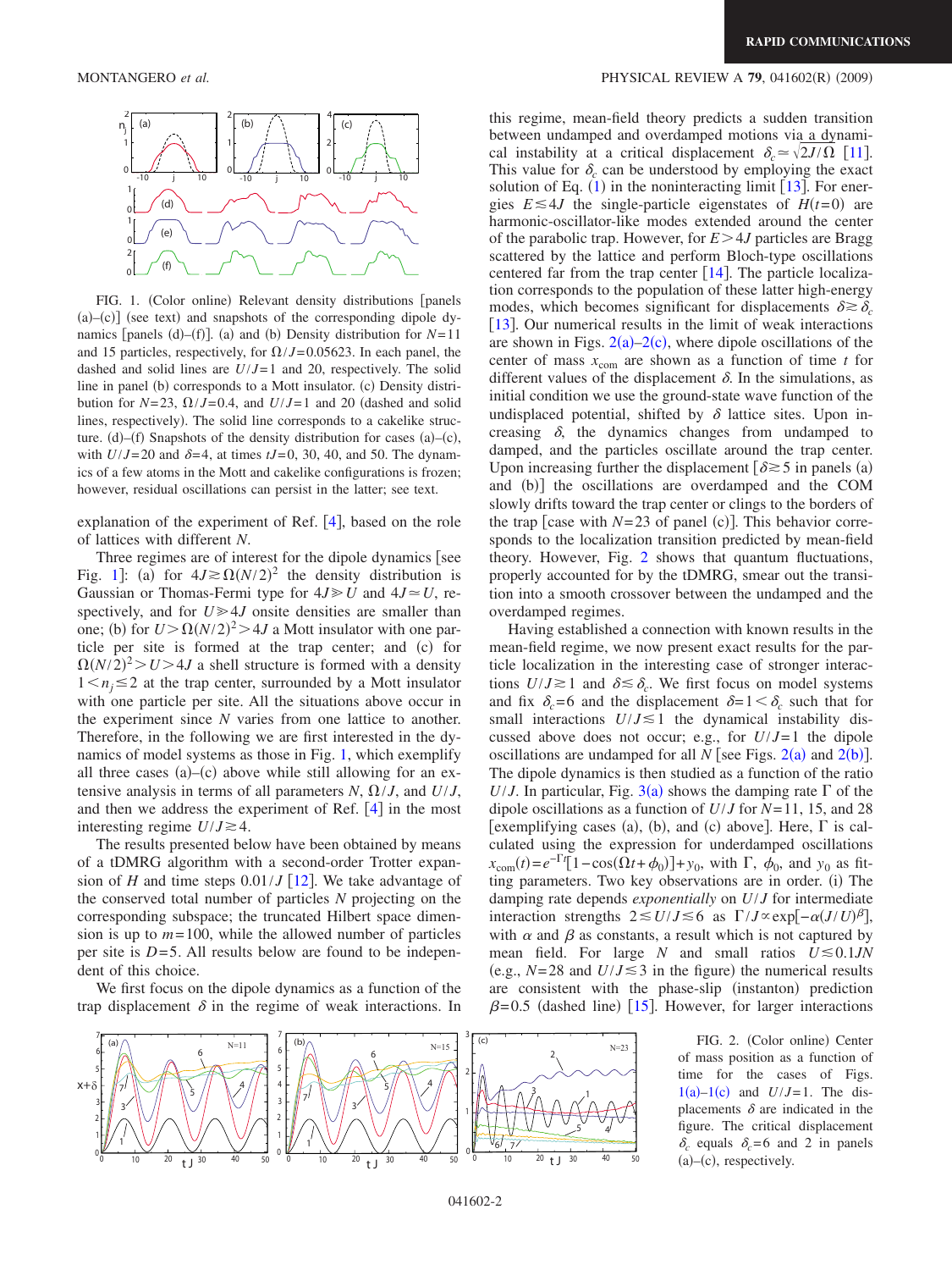<span id="page-2-0"></span>

FIG. 3. (Color online) (a) Numerical results for the damping rate  $\Gamma$  of the dipole oscillations vs  $U/J$  for a fixed displacement  $\delta=1$  $\langle \delta_c,$  with  $\delta_c = 6$  ( $\Omega / J = 0.05623$ ) and *N*=11,15, and 28 [cases (a)–(c) in the text]. The dashed line indicates the phase-slip (instanton) result  $\Gamma/J \propto \exp(-\alpha \sqrt{J/U})$ , with  $\alpha$  as a constant (see text). (b) Damping rate  $\Gamma$  for the experiment of Ref. [[4](#page-3-1)] vs  $U/J$  and the lattice depth  $V_0/E_R$ . The experimental data and the numerical results for *N*= 15, 45, 80 are the black dots, the blue circles, the red squares, and the green diamonds, respectively.

we observe a much stronger decay, with  $\beta$  increasing up to the value  $\beta \approx 2.2$  for  $U \approx 0.25$ *JN*. Thus, for a given  $U/J$  the damping  $\Gamma$  is actually larger for *smaller N*, such that, e.g., for  $N=11$  the dynamics is overdamped already for  $U/J < 4$ . (ii) Eventually for large-enough interactions the oscillations are overdamped for all *N*. We find that for the cases *N*= 15 and 28, this overdamping corresponds to the *formation of a Mott state* and a *cake structure* as in Figs.  $1(b)$  $1(b)$  and  $1(c)$ , respectively. In particular, for *N*= 15 the particle localization occurs for  $U/J \approx 4$ , a value remarkably close to the superfluid/Mottinsulator quantum phase transition in a homogeneous lattice at commensurate filling and zero current. Once the Mott insulator is formed, no oscillations are further observed, as expected (see below). Thus, the results for  $\delta < \delta_c$  naturally interpolate between the finite-current dynamical instability and the zero-current quantum phase transition  $[11]$  $[11]$  $[11]$ . In the following we show that points (i) and (ii) above have crucial consequences for the interpretation of the results of Ref.  $[4]$  $[4]$  $[4]$ in the most interesting regime of interactions  $U/J \sim 4$ .

In the experiment of Ref.  $[4]$  $[4]$  $[4]$ , the decay of dipole oscillations was studied as a function of the optical lattice depth  $V_0$ for a fixed displacement  $\delta = 8$ , finding damping already for weak lattices  $V_0 / E_R > 0.5$ , with  $E_R$  as the recoil energy. The experimental data are shown as black dots in Fig.  $3(b)$  $3(b)$  as a function of  $V_0$  in the range  $2 \le V_0 / E_R \le 5$ , where the use of Eq.  $(1)$  $(1)$  $(1)$  is justified  $[10,13]$  $[10,13]$  $[10,13]$  $[10,13]$ , corresponding to the interesting regime of interactions  $3 \le U/J \le 8$ . For  $V_0/E_R < 3$  and  $V_0 / E_R \geq 3$  the value of the damping rate  $\Gamma$  has been extracted using formulas appropriate for underdamped and overdamped motion, respectively  $[4]$  $[4]$  $[4]$ . The most interesting experimental finding shown in Fig.  $3(b)$  $3(b)$  is the measurement of an abrupt transition from a weakly damped regime to an overdamped regime for a lattice depth  $V_0 / E_R \approx 3$ , where the damping rate  $\Gamma$  of the dipole oscillations increases by more than an order of magnitude. The physical mechanism behind this apparent transition has proven elusive.

In Fig.  $3(b)$  $3(b)$  the experimental results are compared to our numerical results for *N*= 80, 45, and 15; green diamonds, red squares, and blue circles, respectively. The value *N*= 80 has been chosen since it corresponds to the number of particles in the central 1D lattice of the array in the experiment, which is the most largely populated with  $\langle n_i \rangle > 1$  for all *U/J*, as in Fig. [1](#page-1-1)(c). Conversely, cases  $N=15$  and 45 exemplify cases

(a) and (b), with  $\langle n_j \rangle \le 1$  and  $\langle n_j \rangle = 1$  for  $U/J \ge 4$ , respectively. The figure shows a very good agreement between the numerical and the experimental results in the entire region  $2 \le V_0 / E_R \le 5$  ( $3 \le U / J \le 8$ ). The low-density case  $N=15$ shows the strongest damping for all values  $2 \leq V_0 / E_R < 5$ . Cases  $N=45$  and 80 underestimate  $\Gamma$  around the transition point  $V_0 / E_R \approx 3$ , while the agreement at  $V_0 / E_R \approx 4$  is almost perfect. For  $V_0/E_R \gtrsim 5$  all numerical results fall inside the experimental error bars; however, the case *N*= 45 shows a stronger damping. The explanation of the results above stems from the observation that in the experiment  $\delta_c$  varies between  $\delta_c \sim 18$  and 15 for  $3 \lesssim V_0 / E_R \lesssim 5$ , and thus  $\delta < \delta_c$  for all lattice depths. We can then use the results for the model systems of Fig.  $3(a)$  $3(a)$  to explain the experimental findings. That is, (i) the transition observed experimentally at  $V_0 / E_R$  $\approx$  3 is actually a *crossover*, where the 1D systems with the lowest number of particles tend to localize first, in agreement with the discussion of Fig.  $3(a)$  $3(a)$ . Since in the experiment about 80% of the atoms are located in tubes with  $\langle n_i \rangle \leq 1$ , the observed strong damping at  $V_0 / E_R \approx 3$  is a result of averaging over those tubes. (ii) For  $V_0 / E_R \gtrsim 5$ , the dynamics of particles in the 1D systems with  $\langle n_i \rangle = 1$  (*N*=45 in the simulations) is completely frozen, due to the formation of a Mott insulator, and the overall mobility of the cloud is due to residual oscillations in lattices with lower  $(N=15)$  and higher  $(N=80)$  onsite densities. These oscillations have a different origin, as explained below. We notice that for *N*= 80 numerical simulations have been also performed in  $[9]$  $[9]$  $[9]$ , and our results agree with those. However, in contrast to  $[9]$  $[9]$  $[9]$  we here perform a detailed analysis for various *N*, which is necessary to explain the experiment.

The different behaviors of  $\Gamma$  for *N*=15, 45, and 80 and  $U/J > 4$  can be modeled as follows. In the low-density cases with  $N=15$  and 45 the tendency to localization is explained by noting that interactions broaden the spatial width of the atom cloud, until the onsite density falls below one see also Figs.  $1(a)$  $1(a)$  and  $1(b)$ ]. In this case, the low-energy physics maps into that of an extended cloud of noninteracting fermions, with single-band Hamiltonian  $[13]$  $[13]$  $[13]$ ,

$$
\widetilde{H}_1(t) = -J\sum_{\langle i,j\rangle} c_i^{\dagger} c_j + \Omega \sum_j [j - \delta(t)]^2 c_j^{\dagger} c_j,
$$

with  $c_j$  and  $c_j^{\dagger}$  as fermionic operators. For large-enough displacements  $\delta$ , the fermions largely occupy localized modes